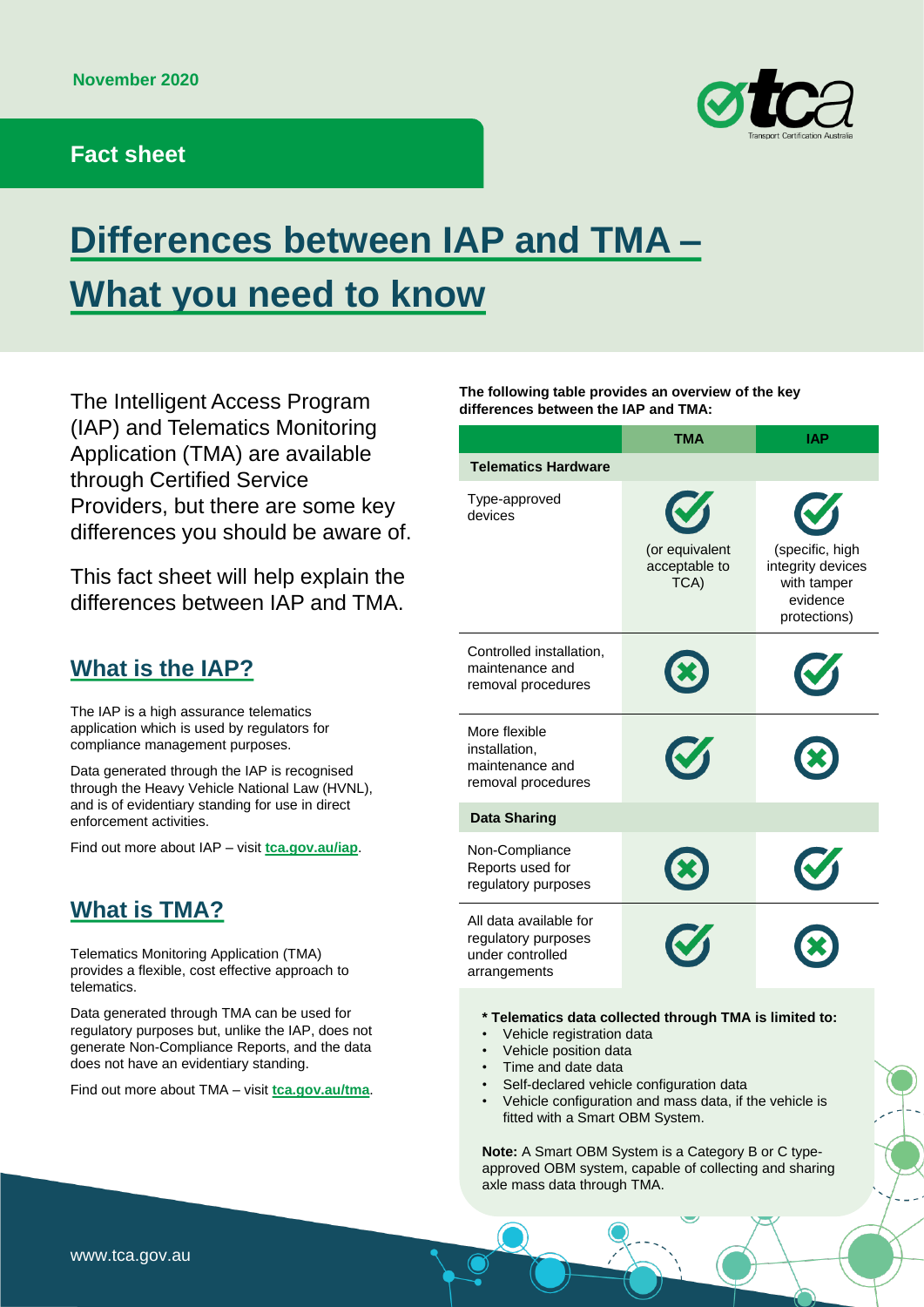**? If you already have vehicle/s enrolled in the IAP:**



www.tca.gov.au